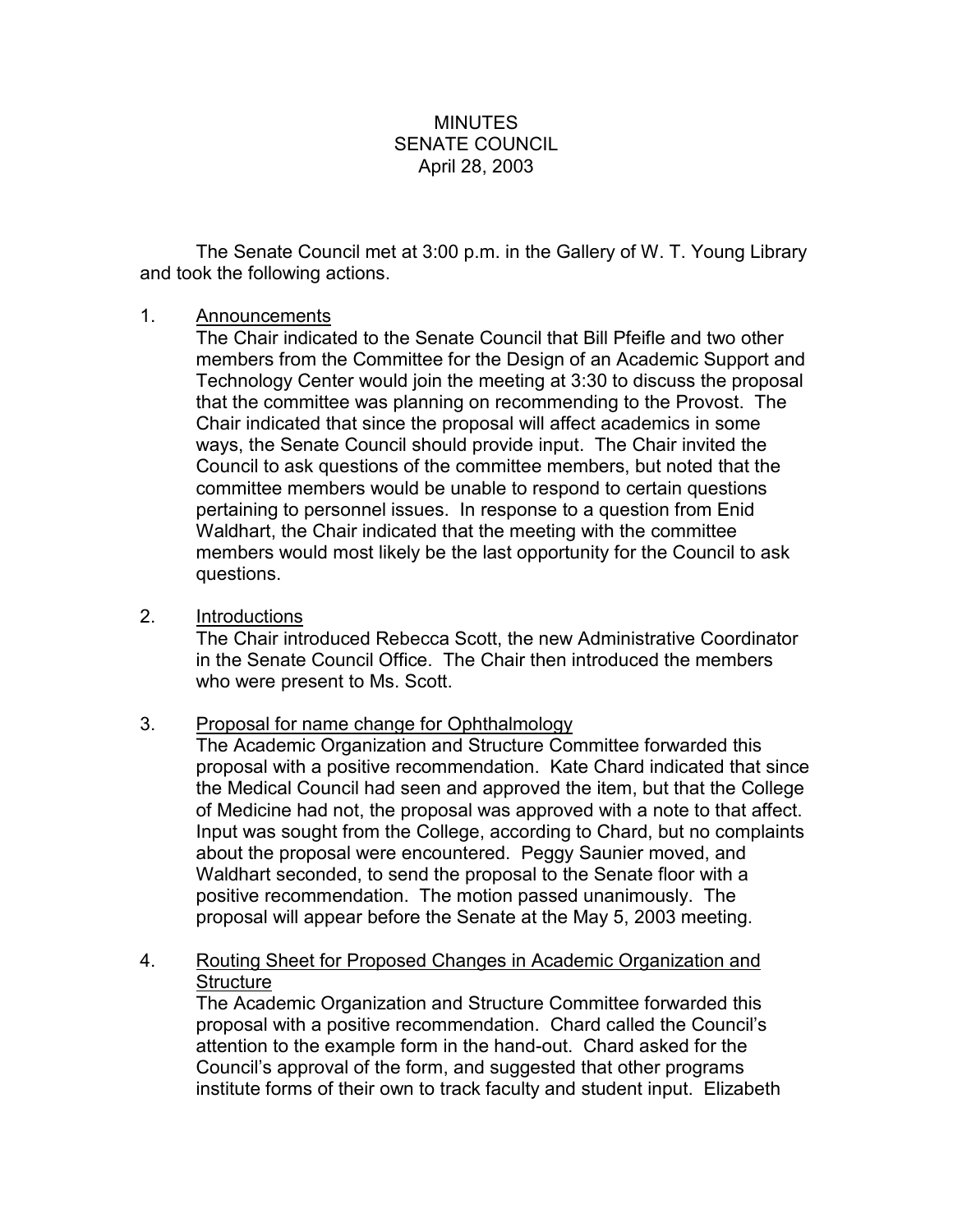Debski asked that some of the form be filled in with example information. Chard agreed to do so. Cibull asked when the form would be effective. Chard indicated that the form would go into effect this coming fall semester. Tagavi moved to approve the form, with the addition that it be effective immediately. Waldhart seconded the motion. The motion passed unanimously.

## 5. Guideline for Discontinuation of Programs

Chard presented guidelines from the Special Committee for Creation of Guidelines for Discontinuation of Programs. The guidelines were sent to the Senate Council with the approval of the Committee. The subject of program discontinuation prompted questions from the Council regarding the reorganization of Human Environmental Sciences. Chard indicated that the proposals from Provost Nietzel had not been received. Saunier questioned whether or not Provost Nietzel was aware that this item was on the agenda of the next University Senate meeting. Cibull noted that such proposal at this date would not meet the minimum time criteria for the review of proposals. Debski wondered if it would be better to waive the 10-day rule or not. After extensive discussion, it was decided that the item would be left on the agenda for discussion in case the proposal is received in time, and that the faculty from the College of Education, College of Agriculture and College of Human Environmental Sciences should all be invited in the event that the item will be discussed.

The Council turned its attention back to the proposal at hand. Jones suggested that the word "procedures" be used instead of "guidelines". Other members of the council suggested other editorial changes, including the following:

- a. Saunier suggested that a line be added to include how the program changes get forwarded to Senate Council.
- b. Saunier asked from what point in time the 120-day time limit became active. Chard responded that the count started after Senate Council received the item.
- c. Chard said that the wording could be changed in I. to include "programs or units" and in II. to include the example of centers and institutes.

Cibull suggested that the Senate Council should send their comments on the document to the Chair, who will forward editorial changes to Chard. Dembo indicated that once the document was ready the Council will vote on the proposal via e-mail. Waldhart suggested that this item should be included on the University Senate agenda as an announcement for the May  $5<sup>th</sup>$  meeting.

6. Committee for the Design of an Academic Support and Technology Center The Chair introduced Bill Pfeifle, Chair of the Committee. Pfeifle introduced Chris Havice and Tad Pedigo, the two committee members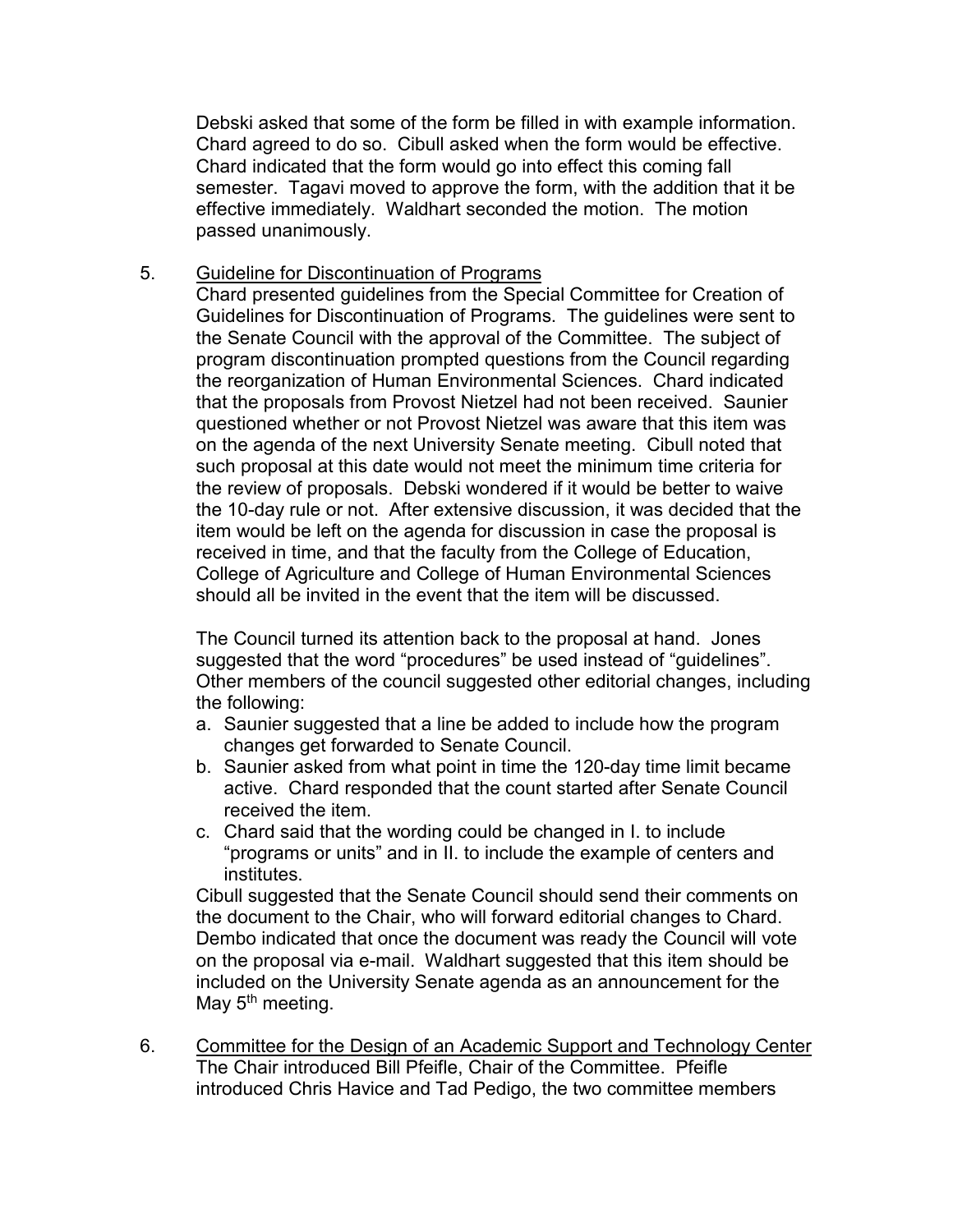who were present. Pfeifle went on to say that the proposal that was going forth from the Committee to the Provost recommended the combination of all technology and instruction services into one office. Pfeifle reported that the office did not yet have a name, but that the new office would meet two goals:

- a. To increase the access of faculty to certain technical assistance and other support services. Access is currently not consistent between departments. Access to such services is currently largely dependent on departmental/unit resources.
- b. To have "one-stop-shopping" for faculty support services.

The Chair asked the two committee members who were present if they had anything to add. Havice commented that the aim of the Committee was to examine the functionality of the new office/center, which was difficult to do in light of cost-effectiveness issues, personnel and personalities. Pedigo added that many perspectives had been heard by the Committee, but that ultimately the recommendation came down to issues of synergy and efficiency. Cibull expressed concern that the high service to which some faculty had become accustomed would suffer as a result of the proposed reorganization. Pfeifle said that quality control should remain unchanged, and that some work may be outsourced. Waldhart asked if faculty would have to pay for the services offered. Pfeifle responded that some charges may apply. Waldhart asked where the proposed center would be located. Pfeifle replied that Bowman Hall was one possible location. Waldhart expressed concern that not enough time had been spent in preparing this recommendation. Pfeifle said that the fact that the new fiscal year is approaching necessitated the short amount of time spent. Pedigo pointed out that employment issues were at stake and that employees had already been uncertain of their futures for too long. Debski expressed concern that services that she currently uses will no longer be offered while services that she doesn't need will be available instead. She added concern that the employment issues involved were just an excuse to cause the rush in implementing the new center. Pfeifle indicated that if nothing was done then the budget next year would be even worse. Cibull expressed concern that this hasn't been addressed before, especially since it was evident that faculty use had been declining over years. Pfeifle indicated his agreement. Jones indicated his agreement with Debski's comments. The Chair thanked the Committee and they left.

## 7. Graduation Contract Follow-Up

Tony Stoeppel said that the Graduation Contract Committee met the Monday following the last University Senate meeting. Waldhart said that her question about resources is still unanswered. Cibull expressed concerns about the computer programming requirements and the expense. He added that he thought the curricular map was a good idea